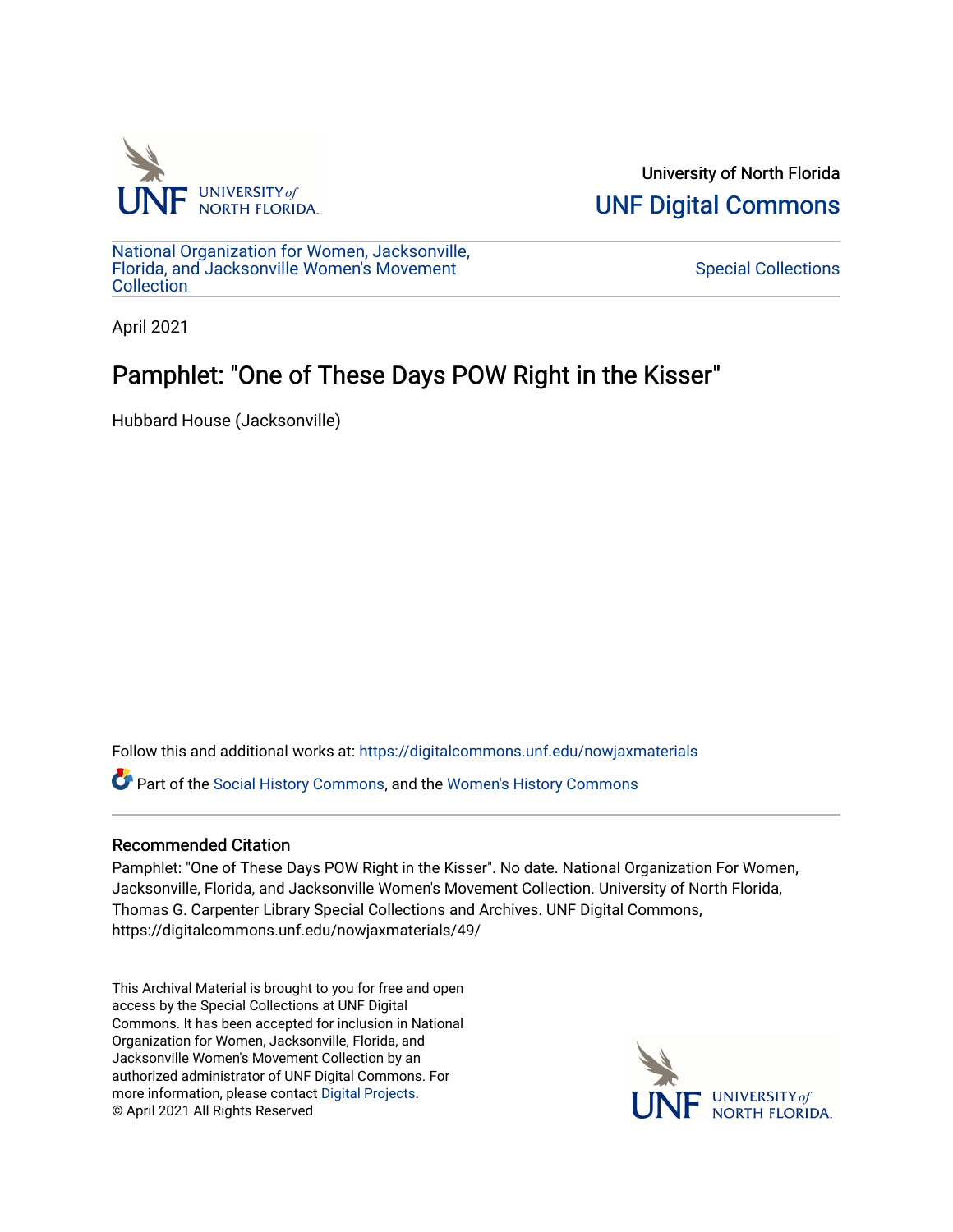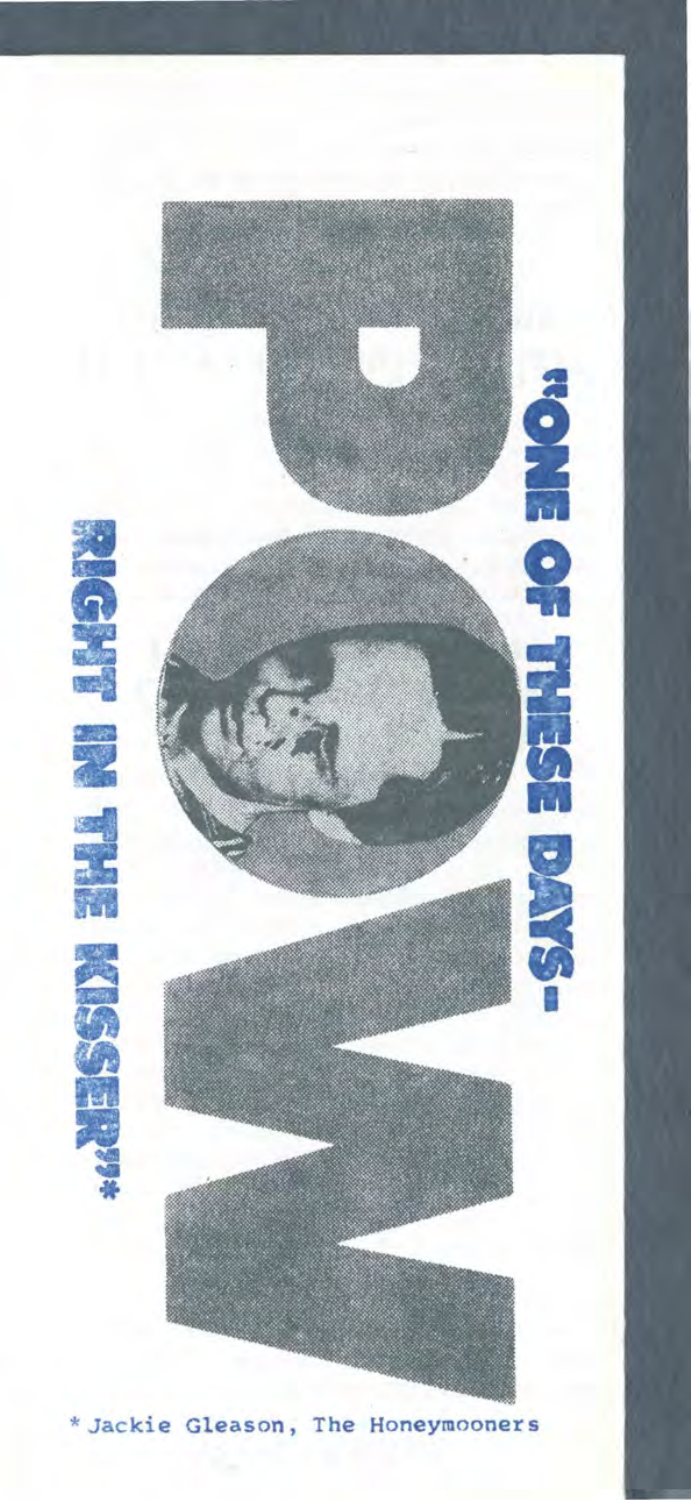#### Wife Abuse

"WIFE-BEATING IS A PUBLIC ISSUE AND NO LONGER A PRIVATE PROBLEM." James Bannon, Commander, Detroit Police

In 1974, 740 women filed complaints against their husbands with police agencies in Wastenaw County, Michigan, Attacks with an electric sander, a shotqun, knives, a leather belt with a brass buckle, a hunting knife, a hand ax, a car and a telephone were reported. In Harlem, N.Y. and in Norwalk, Conn., police received 4 to 5 charges of wife abuse a day in 1974. Miami's Citizen Dispute Settlement Center handled nearly 1000 cases of wife abuse. Since wife abuse is considered the "single most unreported crime in the country" by law enforcement officials, these statistics represent the tip of the iceberg. Both national and local officials estimate that there are 10 unreported cases for every one reported case of wife abuse.

## **Wife Beating Is A Crime, Not Just A**<br>Personal Problem

It is a complex problem that involves much more than the personal interaction between a husband and his wife. It has roots in historical attitudes toward women, the institution of marriage, the economy, the intricacies of criminal and civil law, and the delivery system of social service agencies.

#### It Is A Criminal Problem **Of Huge Proportions**

In Jacksonville, the Mayor's Office of Criminal Justice Planning has recently issued a report on assault. According to the report, 52% of criminal assaults result from domestic quarrels. 40% of all assaults take place at home. According to the Jacksonville Sheriff's Office, 70 to 90% of all police calls are in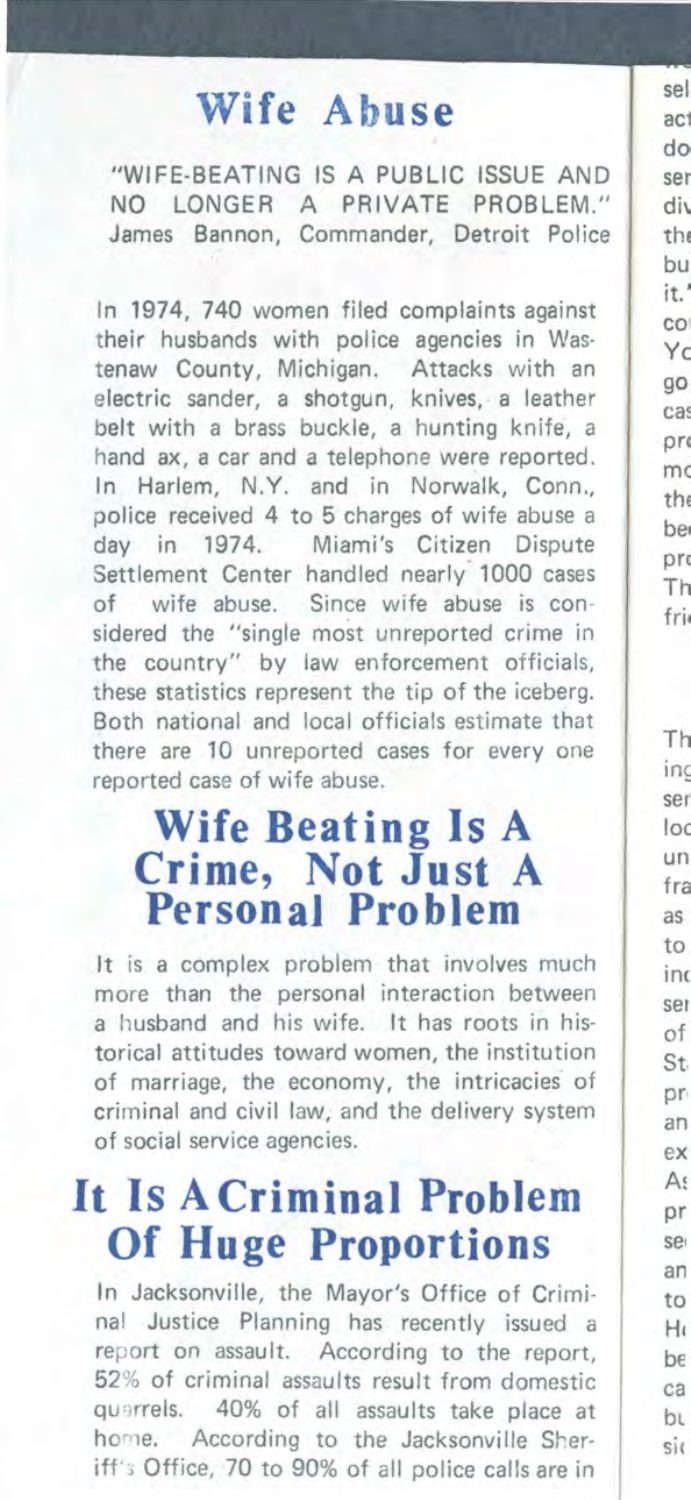response to family quarrels. 60 to 70% of local murders result from domestic quarrels, and domestic intervention is the single most dangerous type of call handled by the Jacksonville police. A spokesman from the Sheriff's Office states that serious assault by a close friend or a family member is far more likely to occur to a Jacksonville resident than assault by a stranger. On the national level, the FBI reports that 1/3 of all police killed in 1974 in the U.S. (as well as 1/3 of the 25,000 police assaulted) were trying to break up family fights.

#### **It Is A Complex Social Problem**

Case histories confirm more and more that the marital relationship itself is usually not the cause of wife abuse. A husband may be experiencing intense pressures outside the relationship. Or a woman may be dissatisfied with her husband's performance outside the marriage. When the pressures build up, the husband resorts to physical abuse. Both the husband and the wife often accept .assault as a normal, justifiable response to frustration. "Most women have been raised and socialized to believe that they must make their husbands happy," states Mariorie Fields, an attorney with the South Brooklyn Legal Services Corp., "so they not only take the beatings; they tend to feel responsible for them, their guilt feelings prevent them from getting out."

#### **It Is A Universal Problem**

Wife beating is rarely an isolated act. Most case histories point to years and years of smaller abuses that escalate to an incident of serious assault. Many lesser abuses are accepted by society as normal male/female behavior, and so the signs of more serious problems are often overlooked in the early stages of wife abuse. Wife abuse is not just a lower-class phenomenon. It cuts across all racial and socio-economic lines. It is just as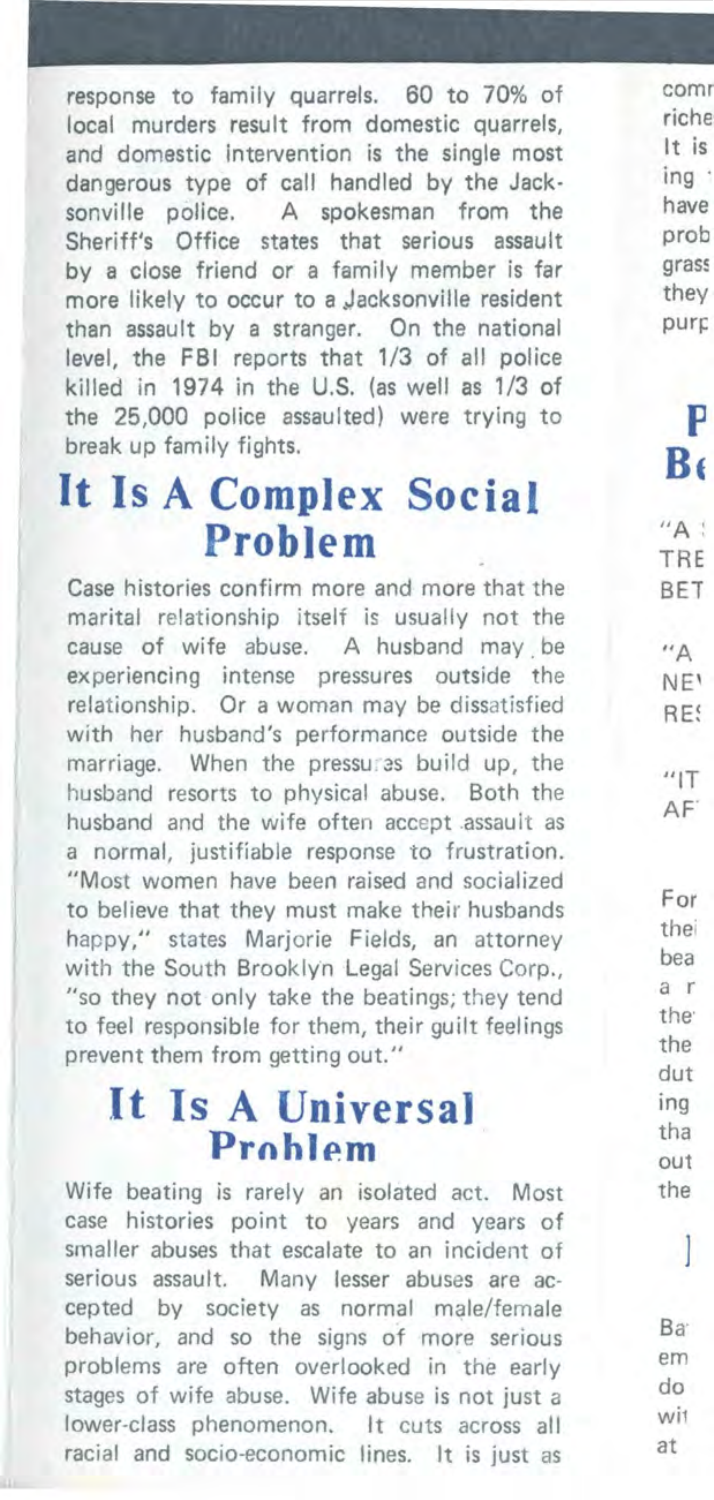common in Washtenau County, the 31st richest county in America as it is in Harlem. It is just as common in Jacksonville. According to a Sheriff's Office spokesman, "People have not taken the issue seriously because the problem of wife abuse is a common as green grass. How do you get people to believe that they can change the grass from green to purple?"

#### **It Is An Age-Old Problem We Are Now Beginning· To Recogize**

"A SPANIEL, A WOMAN AND A WALNUT TREE, THE MORE THEY'RE BEATEN THE BETTER THEY BE."

Old English Proverb

"A WIFE MAY LOVE A HUSBAND WHO NEVER BEATS HER BUT SHE DOES NOT RESPECT HIM."

Russian Proverb

"IT IS ILLEGAL TO BEAT YOUR WIFE AFTER 10:00 P.M. OR ON SUNDAYS." Pennsylvania Law

For centuries women have been beaten by their husbands but have not reported their beatings. This hesitancy can be explained by a number of attitudes; they're embarassed; they think that they are failures; they love their husband; in a marriage it is the wife's duty to help her husband. But today a growing number of battered women are realizing that they are not alone. They are speaking out and coming together to find solutions to the problem of wife abuse.

# **It Is An Economic**

Battered women not only feel guilty and embarassed about their situations, but if they do speak out they usually find themselves with no support from friends, family or society at large. Their problem is economic. Battered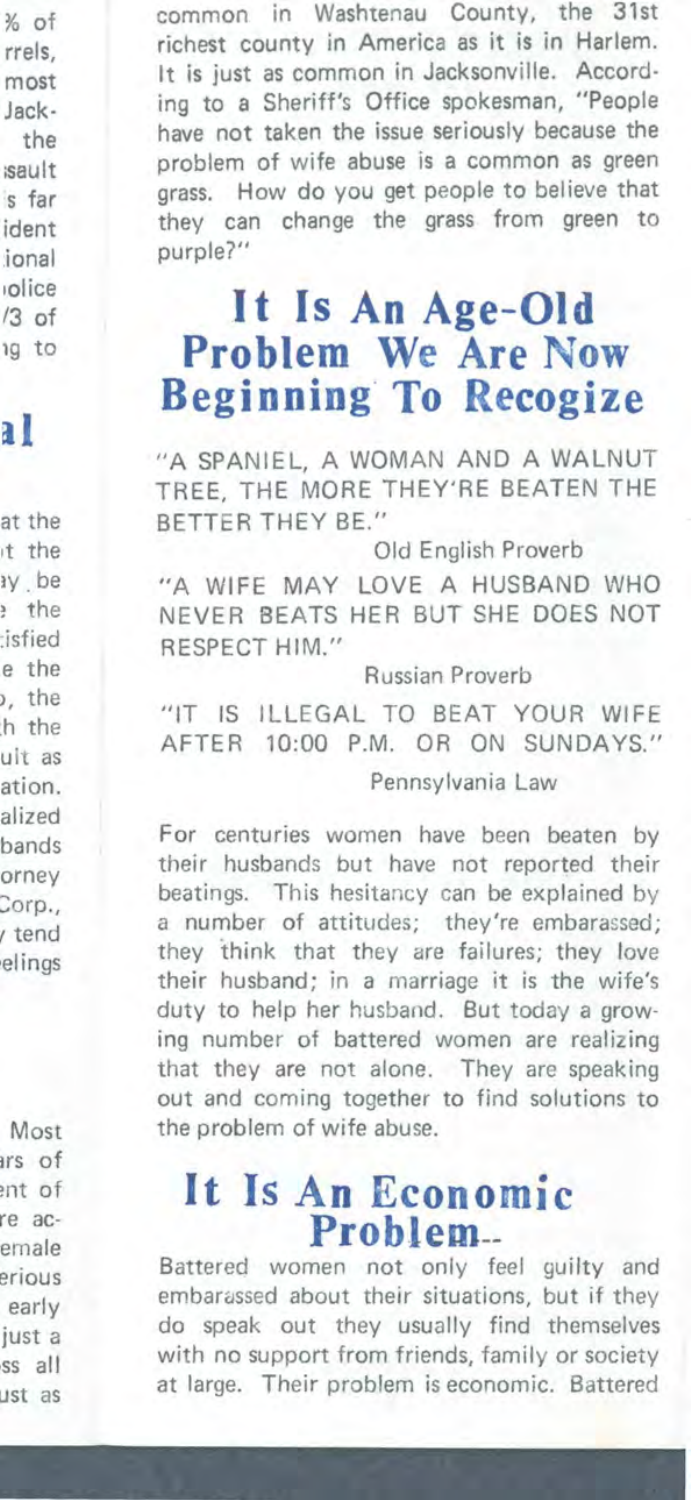selves and their families. When women do take action they often find that social institutions do not operate to support them. Police, social service agencies, child support authorities and divorce courts all too often act to "preserve the marriage" by leaving the woman no option but to return to her husband "to make a go of it." The behavior of the husband is generally condoned by the courts and the police. A New York Judge commented, "The situation is not going to change until the police see these cases as citizen protection and not a wife protection." Most battered women spend months or even years in futile efforts to free themselves from their husbands. There has been no nationwide organization or agency to provide temporary shelters for these women. Their only refuge has been to relocate with friends or family or leave town.

### Wife Beating Is A There are agencies in Vacksonville h.d.

ing services for battered women, but their services are very limited. In a survey of 24 local agencies, 9 provide some services--mostly unsolicited counseling. Services are highly fragmented. There is no agency that considers, as a priority, providing comprehensive services to battered women. Fifteen agencies recaive inquiries but are unable to provide adequate services due to lack of trained staff and a lack of agency quidelines to treat the problem. Staff from several agencies admitted that the problem in Jacksonville is indeed very large, and that there is a tremendous need, far exceeding their capabilities to provide for it. As one staff person noted, "unfortunately the present legal system and police force don't seem to be equipped to deal with the problem and these (organizations) are our only available tools." A staff member from University Hospital stated, "We get these women in here beaten up, all bloody. We patch them up, take care of their wounds and then have no recourse but to send them back home." These professionals agree with other professionals across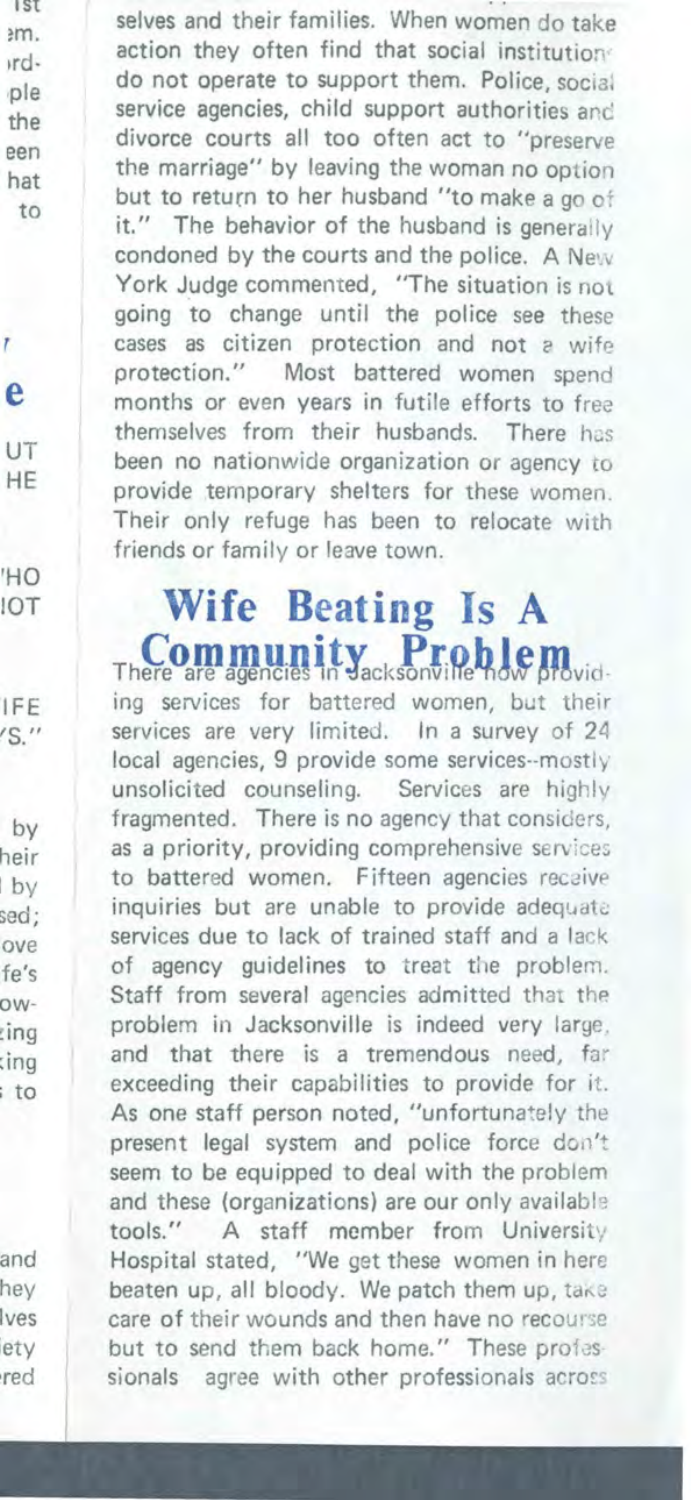the country that the greatest immediate need of physically abused women is for protective shelters where they can stay with their children while they decide on a course of action. Local agencies have enthusiastically endorsed the establishment of such an agency in Jacksonville and have expressed a desire to work closely with it's staff.



#### **A** Community Solution

wiany communities have already rallied in a grassroots effort to prevent wife abuse. Thirteen full-time shelters for women now operate nationwide, and 28 more are open on a parttime basis. Refuge houses are being planned by hundreds of other communities. Jacksonville is one of the communities in the forefront of this social movement. In Jacksonville such a refuge already exists. The Hubbard House Project, an extension of the Jacksonville Rape Crisis Center, was conceived early in 1975, The house itself, Hubbard House, opened in May 1976 on a limited basis. Funding was provided by a local foundation. Hubbard House is located at 1231 Hubbard Street. At present the Project operates a 24 hour hotline and the House is open for limited walk-in counseling. All services are provided by trained volunteers. The Project operates a speaker's bureau to help promote community education.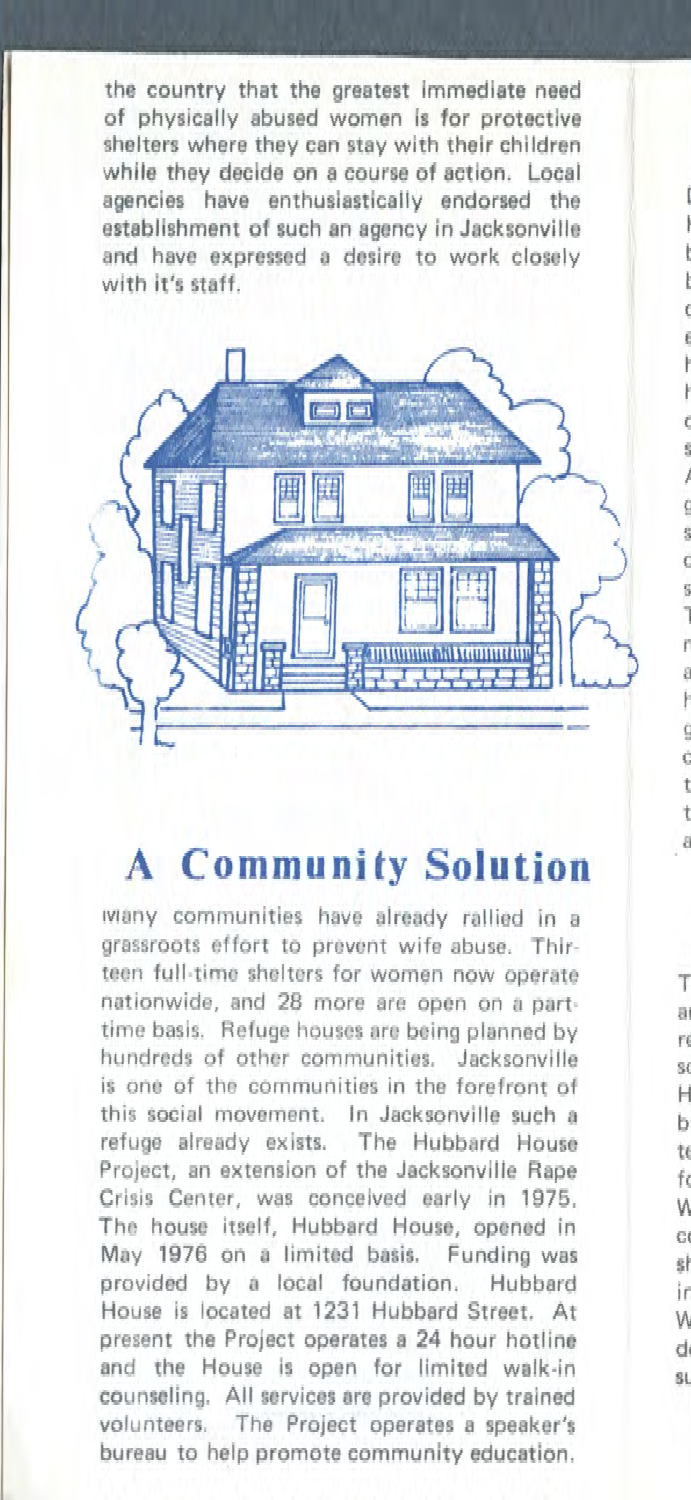#### **What Services Are Needed?**

During our first two months of operation, Hubbard House received over 40 calls from battered women. Volunteers are now beginning a community public information campaign so that the number of calls is expected to increase substantially. The 24 hour crisis hotline and walk-in counseling can help some of these women. But as it now operates, Hubbard House cannot help thousands of battered women in Jacksonville. Above all these women need a safe place to go and time to think. They need a temporary shelter open 24 hours a day. They need childcare, crisis counseling and emotional support. But crisis intervention is not enough. To break the battered wife syndrome, victims must be provided with a sense of continuity and stability in their quest for help. They must have access to a central agency where they can go for long-term, comprehensive referral and counseling services not otherwise offered in the community. They need help in exploring their alternatives•·financial, legal, educational and career.

#### **How You Can Help**

The problem of wife abuse is an old problem and a large problem. But Jacksonville is recognizing the problem and recognizing that something can be done about it. Hubbard House is taking a leading role in the country by providing comprehensive services to battered women; a role that will mean better lives for the victims of wife abuse and their families. We are confident that many responsible and conscientious members of our community share our concern and commitment to providing this vital social service in Jacksonville. We earnestly encourage you to invest your dollars in our community's future. Please support Hubbard House.